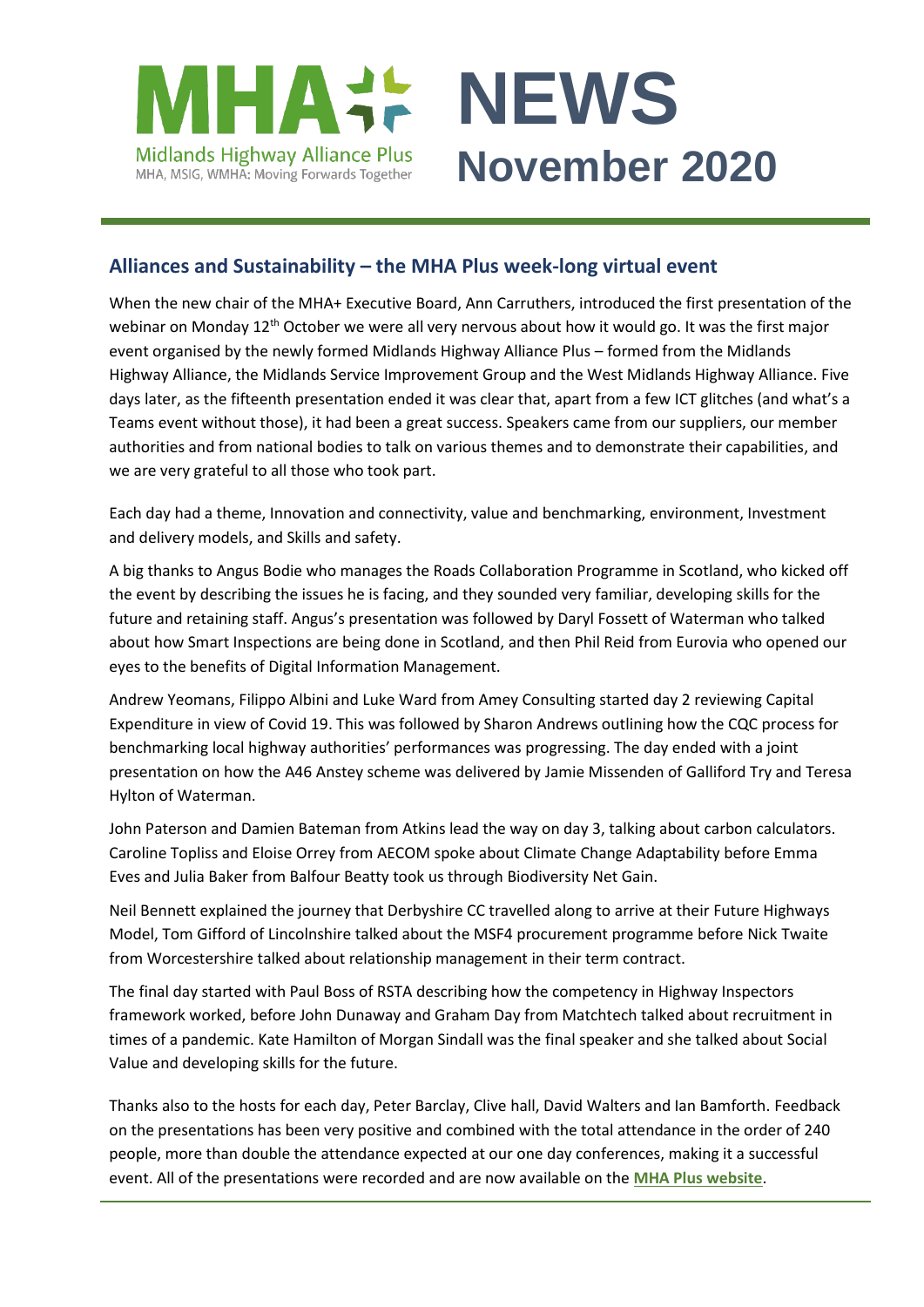#### **MHA+ (formerly MSIG) Task Groups update**

Since September 13 of our 15 Task Groups have held virtual meetings and we were very pleased to welcome new members from Buckinghamshire, Oxfordshire and Walsall.

The task groups are open to all MHA Plus authority employees, including those who are employed via a long-term maintenance contract for a member authority. A full programme of dates for task group meetings in 2021 is available on the **[MSIG website](https://msig.econtrack.com/Content.aspx?1802)**.

Please contact **[alice.russell@derbyshire.gov.uk](mailto:alice.russell@derbyshire.gov.uk)** if you would like to access the MSIG website, use the online discussion boards or join any of the task groups.

### **Skills Community**

**Face to face learning events** – we remain committed to the benefits of collaborative learning – our postponed NEC events will be back available, probably, via MS Teams, as soon as is practicable – in the meantime virtual learning available via the **[MHA Learning Management System \(LMS\)](https://mhaskills.virtual-college.co.uk/)** includes:

- Introductions to ECC, TSC and PSC.
- We have supplemented the 'virtual' technical content on the LMS with a range of softer skills e-learning modules such as decision making; mental health awareness and introduction to listening.

**Request for register of interest** - we need members to advise us whether the following requested learning events, that support the Medium Schemes framework have enough notional participants:

Delegates will be provided with invaluable practical guidance on how to apply ECI Stages 1 &2 NEC4: ECC Option C contract within the Midlands Highway Alliance Framework.

Virtual NEC 4: ECC Stage 1: Managing ECI, Communications, Incentives, Early Warnings and Early Programme

Virtual NEC 4: ECC Stage 2: Subcontracting, Compensation Events and Payment

Please advise of your interest by emailing **[mhaskills@leics.gov.uk](mailto:mhaskills@leics.gov.uk)**

**Make the most of the Learning Management System (LMS)** - members can access a range of learning, training and development opportunities provided by the MHA skills community, sector partners and MHA members through the **[LMS](https://mhaskills.virtual-college.co.uk/)**. Detailed information on all MHA events is available on the MHA calendar.

**Information Sharing Platform (ISP)** - the ISP hosts a range of helpful resources, shared reference documents, confidential documents and notes of meetings. Access is tailored to your individual requirements – so make sure you and your colleagues are registered. Details on how to become an ISP user and direct access to the ISP can be accessed from the **[MHA website](https://www.mhaweb.org.uk/member/)**.

**What's new? Recent additions to the website** - you can access a range of technical content on our website – webinars are available via you tube - provided by our framework suppliers **[here](https://www.mhaweb.org.uk/work-streams/skills-academy/learning-and-development/mha-supplier-learning-content/)**.

#### **Horizon scanning and industry updates**

A summary of recently published reports, guidance, research and engagement opportunities are outlined below:

The Department for Transport (DfT) has been working with the UK Roads Liaison Group and the Centre for the Protection of National Infrastructure (CPNI) to develop **[Guidance for Local](https://www.ciht.org.uk/uk-rlg-news-listings/maintaining-a-security-minded-approach-during-the-pandemic/)**